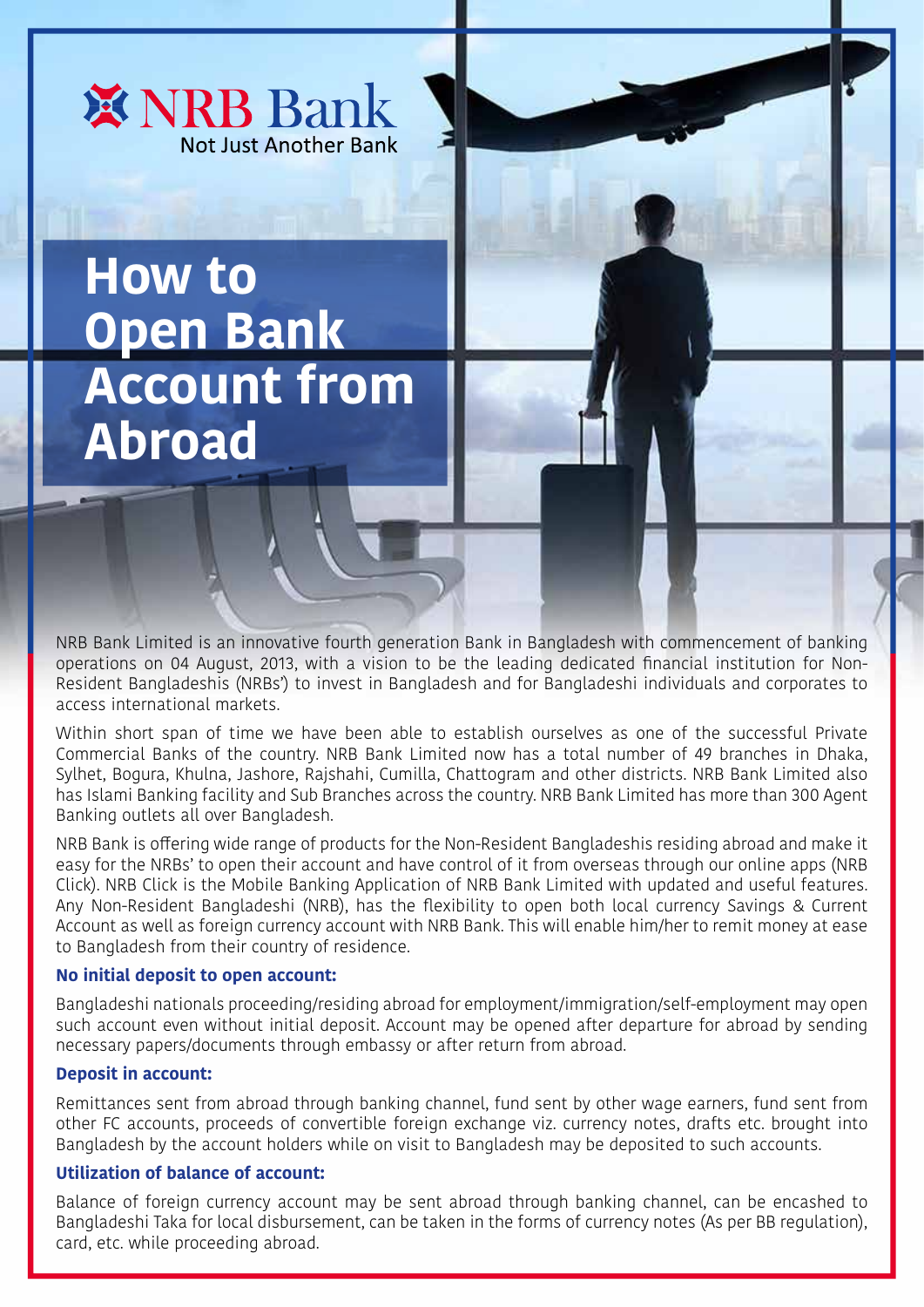## **Nature of account:**

Such accounts are normally maintained on savings basis, however, balances of such accounts may be maintained on 1/3/6/12 months and 1/3/5/7/10 years tenure basis also.

## **Required Documents to open account from abroad:**

- Photos: 2 passport size duly verified and attested by the embassy/Bangladeshi Mission abroad
- Nominee Photos: 1 passport size with account holder attestation on the reverse side.
- Identification: Photocopy of Valid passport first two pages with due attestation. In case of foreign passport attested photocopy of no visa required for travel to Bangladesh page required.
- Valid VISA: Entry VISA with due attestation.
- Work/Residency Permit: Not required. However it may be taken when VISA is not valid to prove that applicant is legally residing abroad.
- Address proof document (Any one):
	- Resident Permit

 Work ID **•** Utility Bill  $\bullet$  Pay Slip

- Rent Receipts
- Overseas Bank Statement
- Citizenship card / Health Card / Green card / Social Security card
- **•** Driving License
- **•** Government issued ID card
- **Credit Card Bills**
- Job Contract Letter **•** Mobile Bill
- PO BOX no. will be accepted if the company's name against the PO BOX no. is the same as mentioned in employee's office address.

Persons residing abroad can open account from abroad by sending account opening forms dully filled in with all necessary papers/documents duly verified and attested by embassy/Bangladesh Mission abroad.

However, submission of job certificate evidencing having business abroad is not mandatory for opening FC account by Bangladesh nationals residing abroad. Besides the opportunity of opening and maintaining Private FC/NFCD accounts as stated above, Non-Resident Bangladeshis can invest in (i) U.S Dollar Premium Bond, U.S Dollar Investment Bond and Treasury Bond (in Taka) of Bangladesh Government (ii) shares/ securities listed in stock exchanges through opening of Non-Resident Investors Taka Account (NITA). Non-Resident Bangladeshis may also invest in Wage Earners Development Bond in Taka.

Non-Resident Bangladeshis can download the account opening form from our website and send the filled in account opening form and all documents (duly verified by Bangladesh Mission abroad) to the following address:

# **NRB Bank Limited**

Corporate Head Office | Uday Sanz | Plot: 2/B | Road: 134 | Block: SE (A) | South Avenue Gulshan – 1, Dhaka-1212.

24 Hours Call Center : +8809666456000/16568 | Web: www.nrbbankbd.com

We also have online account opening facilities.

# **Our products for Non-Resident Bangladeshis (NRBs'):**

| <b>Product</b><br><b>Type</b> | <b>Product Name   Overview</b> |                                                                                                                                           | <b>Key Features</b>                                                                                                                                                                                                                                                                                                                                                      |
|-------------------------------|--------------------------------|-------------------------------------------------------------------------------------------------------------------------------------------|--------------------------------------------------------------------------------------------------------------------------------------------------------------------------------------------------------------------------------------------------------------------------------------------------------------------------------------------------------------------------|
| Deposit                       | NRB My<br>Savings              | NRB My Savings is a daily interest<br>bearing and half yearly interest<br>paying Savings Account in BDT for<br>Non-Resident Bangladeshis. | Interest bearing Savings Account<br>$\bullet$<br>Local currency debit card and<br>$\bullet$<br>cheque book<br>Remittance from abroad directly<br>$\bullet$<br>credited to this account<br>Remittance sent to this account<br>can be used to invest in Wage<br>Earner's Development Bond<br>(WEDB)<br>Interest calculated on daily<br>$\bullet$<br>balance of the account |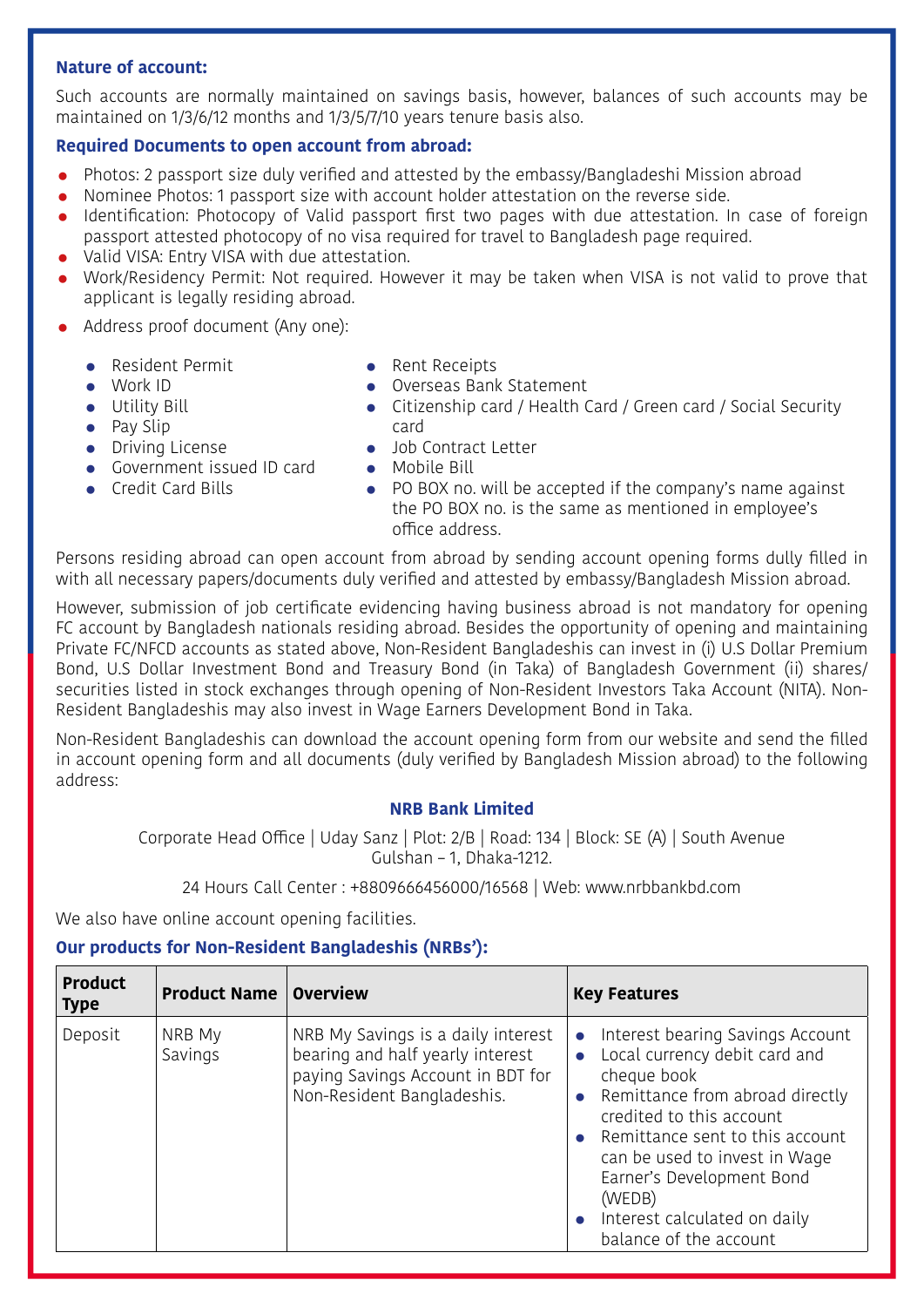| <b>Product</b><br><b>Type</b> | <b>Product Name</b>              |                                                    | <b>Overview</b>                                                                                                                                                                                                                                                                                                                                             | <b>Key Features</b>                                                                                                                                                                                                                                                                                                                                                       |
|-------------------------------|----------------------------------|----------------------------------------------------|-------------------------------------------------------------------------------------------------------------------------------------------------------------------------------------------------------------------------------------------------------------------------------------------------------------------------------------------------------------|---------------------------------------------------------------------------------------------------------------------------------------------------------------------------------------------------------------------------------------------------------------------------------------------------------------------------------------------------------------------------|
|                               | Bundle<br>products<br>for NRBs': | NRB My<br>Deposit                                  | NRB My Deposit account is a daily<br>interest bearing and half yearly<br>interest paying savings account<br>in BDT for the Non-Resident<br>Bangladeshis. The account is<br>aimed to encourage NRBs' to save<br>their hard earned money in local<br>currency for a secured future.                                                                           | Daily Interest bearing savings<br>$\bullet$<br>account<br>Local currency debit card and<br>$\bullet$<br>cheque book<br>Remittance from abroad directly<br>credited to this account                                                                                                                                                                                        |
|                               |                                  | <b>NRB</b><br><b>HORIZON</b><br>(DPS for<br>NRBs') | NRB Horizon is a monthly savings<br>scheme in BDT designed for Non-<br>Resident Bangladeshis. It is a<br>smart monthly savings plan to<br>encourage NRBs' to save their hard<br>earned income in Bangladesh and<br>turn small savings into a large<br>amount of money over a certain<br>period of time.                                                     | Attractive Interest Rates.<br>$\bullet$<br>Minimum initial deposit of BDT<br>500 and Maximum of BDT 20,000<br>Tenure: 1/3/5/7/10 years<br>$\bullet$<br>NRB Horizon customers can avail<br>$\bullet$<br>the overdraft loan facility after 6<br>months of regular payment                                                                                                   |
|                               | <b>NRB FCY</b>                   |                                                    | NRB FCY is a current account<br>which can be opened in USD/GBP/<br>EURO/JPY without restriction on<br>transaction frequency. The account<br>can also be operated by the<br>mandate of the account holder.<br>Account fund remains in foreign<br>currency and is freely remittable in<br>abroad and can also be encashed<br>in Bangladesh in local currency. | Current account in Foreign<br>Currency<br>Cash withdrawal facility in local<br>currency in Bangladesh converted<br>at prevailing exchange rate<br>Funds can be used to invest in<br>different NRB Bonds<br>Cheque Book & Global Debit Card<br>$\bullet$<br>facility<br>Account can also be operated<br>by the mandate of the account<br>holder                            |
|                               | NRB Rising                       |                                                    | NRB Rising is an interest bearing<br>Non-Resident Foreign Currency<br>Fixed Deposit Account with a<br>choice of tenure for fixed deposit<br>of 1/3/6/12 months with auto<br>renewal option.                                                                                                                                                                 | Choice of currencies- USD/GBP/<br>EURO/JPY<br>Competitive Interest Rates<br>Accounts may be opened against<br>remittances in other convertible<br>currencies after conversion                                                                                                                                                                                             |
| Investment<br>Product         | <b>NITA</b>                      |                                                    | Non-Resident Investors Taka<br>Account (NITA) is an account for<br>the Non-Resident Bangladeshi<br>investors to be maintain portfolio<br>investment in Bangladesh with<br>freely convertible foreign currency<br>remitted from abroad.                                                                                                                      | Non-Interest bearing current<br>$\bullet$<br>account<br>Balances in the NITA may freely<br>$\bullet$<br>be used to buy Bangladeshi<br>shares/securities<br>These balances are also freely<br>$\bullet$<br>transferable to the Foreign<br>currency account of the same<br>person with the respective AD<br>as well as remittable abroad in<br>equivalent foreign exchange. |